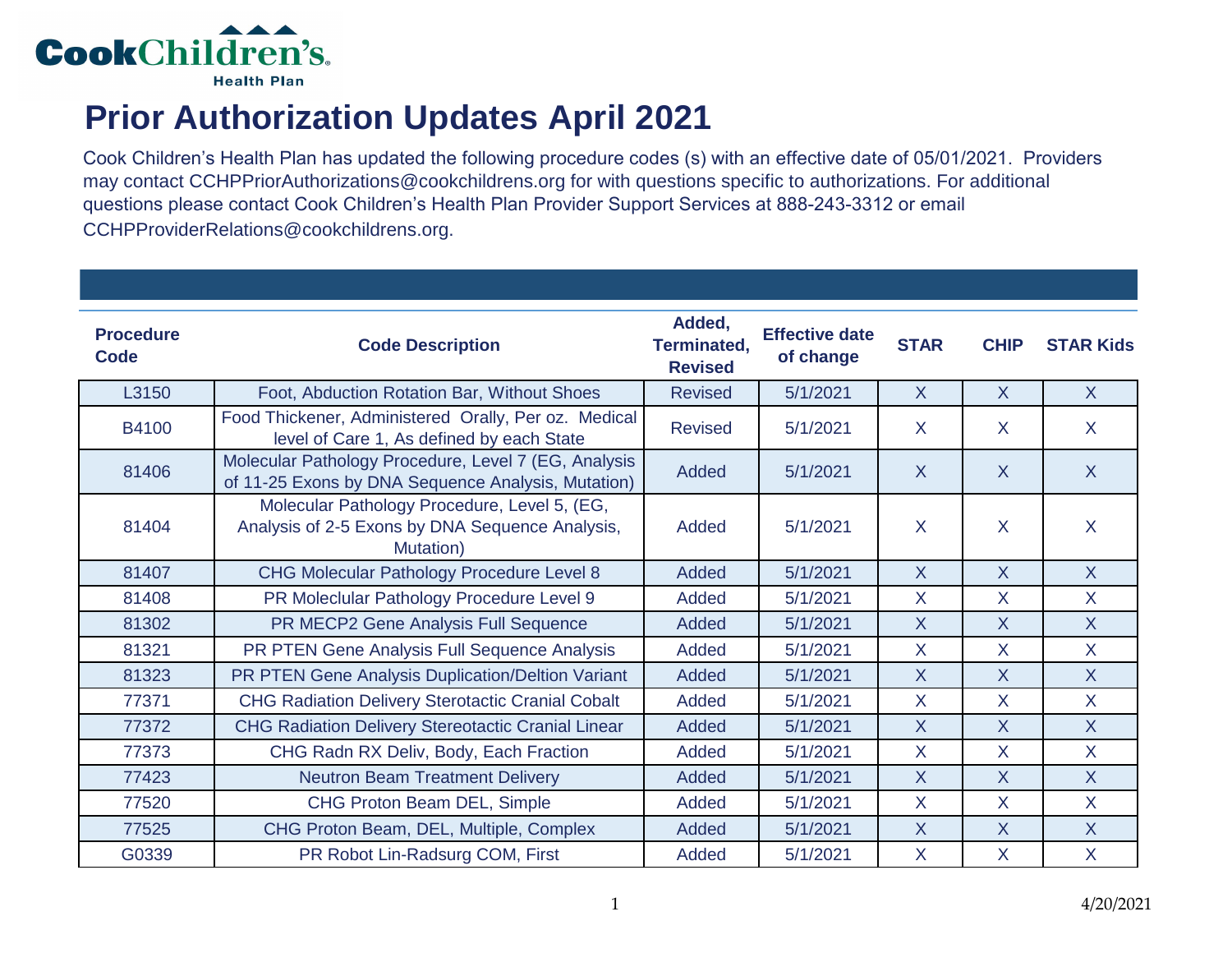| L <sub>1902</sub> | Ankle Foot Orthosis, Ankle Gauntlet, Prefabricated,<br>Includes Fitting and Adjustment New Equipment | Terminated   | 5/1/2021 | $\sf X$      | $\sf X$                   | $\sf X$          |
|-------------------|------------------------------------------------------------------------------------------------------|--------------|----------|--------------|---------------------------|------------------|
| J0129             | Abatacept (Orencia)                                                                                  | Added        | 5/1/2021 | X            | X                         | X                |
| J9354             | Ado-trastuzumab entansine (Kadcyla)                                                                  | Added        | 5/1/2021 | $\sf X$      | $\mathsf{X}$              | $\sf X$          |
| J0220             | Alglucosidase Alfa (Myozyme)                                                                         | <b>Added</b> | 5/1/2021 | $\mathsf{X}$ | $\overline{\mathsf{X}}$   | X                |
| J1632             | Brexanolone (Zulresso)                                                                               | <b>Added</b> | 5/1/2021 | $\sf X$      | $\mathsf{X}$              | $\sf X$          |
| J9118             | Calaspargase Pegol-Mknl                                                                              | <b>Added</b> | 5/1/2021 | $\mathsf{X}$ | $\mathsf{X}$              | X                |
| J9119             | Cemiplimab-rwlc                                                                                      | <b>Added</b> | 5/1/2021 | $\sf X$      | $\mathsf{X}$              | $\sf X$          |
| J0470             | Dimercaprol                                                                                          | Added        | 5/1/2021 | X            | $\sf X$                   | X                |
| J0600             | Edetate calcium disodium                                                                             | Added        | 5/1/2021 | $\mathsf{X}$ | $\mathsf{X}$              | $\overline{X}$   |
| J0895             | Deferoxamine mesylate (Desferal)                                                                     | Added        | 5/1/2021 | X            | $\overline{X}$            | $\overline{X}$   |
| J9027             | Clofarabine                                                                                          | <b>Added</b> | 5/1/2021 | $\sf X$      | $\mathsf{X}$              | $\mathsf X$      |
| Q5110             | Nivestym                                                                                             | Added        | 5/1/2021 | $\mathsf{X}$ | $\overline{\mathsf{X}}$   | X                |
| J2820             | Sargramostim                                                                                         | <b>Added</b> | 5/1/2021 | $\sf X$      | $\mathsf{X}$              | $\sf X$          |
| J1212             | Dimethyl sulfoxide                                                                                   | <b>Added</b> | 5/1/2021 | X            | $\sf X$                   | $\sf X$          |
| J9210             | Emapalumab-Izsg (Gamifant)                                                                           | Added        | 5/1/2021 | $\sf X$      | $\mathsf{X}$              | $\sf X$          |
| J0122             | Eravacycline (Xerava)                                                                                | Added        | 5/1/2021 | X            | $\sf X$                   | X                |
| J9358             | Fam-trastuzumab Deruxtecan-nxki                                                                      | Added        | 5/1/2021 | $\mathsf{X}$ | $\mathsf{X}$              | $\overline{X}$   |
| J7311             | Fluocinolone Acetonide (Retisert)                                                                    | <b>Added</b> | 5/1/2021 | X            | $\overline{X}$            | X                |
| J3031             | Fremanezumab-vfrm                                                                                    | <b>Added</b> | 5/1/2021 | $\sf X$      | $\boldsymbol{\mathsf{X}}$ | $\mathsf X$      |
| J0881             | Hematopoietic Injections                                                                             | <b>Added</b> | 5/1/2021 | X            | $\overline{\mathsf{X}}$   | X                |
| J0882             | <b>Hematopoietic Injections</b>                                                                      | Added        | 5/1/2021 | $\sf X$      | $\mathsf{X}$              | $\sf X$          |
| J1746             | Balizumab-uiyk (Trogarzo)                                                                            | <b>Added</b> | 5/1/2021 | X            | $\sf X$                   | $\sf X$          |
| J1742             | Ibutilide fumarate                                                                                   | Added        | 5/1/2021 | $\sf X$      | $\mathsf{X}$              | $\sf X$          |
| J1743             | Idursulfase (Elaprase)                                                                               | Added        | 5/1/2021 | X            | $\overline{X}$            | X                |
| J9219             | Leuprolide Acetate (Lupron Depot)                                                                    | Added        | 5/1/2021 | $\sf X$      | $\mathsf{X}$              | $\sf X$          |
| J9245             | Melphalan                                                                                            | Added        | 5/1/2021 | X            | $\overline{X}$            | X                |
| J3397             | Mepsevii (Vestronidase alfa-vjbk)                                                                    | <b>Added</b> | 5/1/2021 | $\sf X$      | $\mathsf{X}$              | $\overline{X}$   |
| J9204             | Mogamulizumab-kpkc (Poteligeo)                                                                       | <b>Added</b> | 5/1/2021 | X            | $\sf X$                   | X                |
| J9313             | Moxetumomab Pasudotox-tdfk (Lumoxiti)                                                                | Added        | 5/1/2021 | $\sf X$      | $\mathsf{X}$              | $\boldsymbol{X}$ |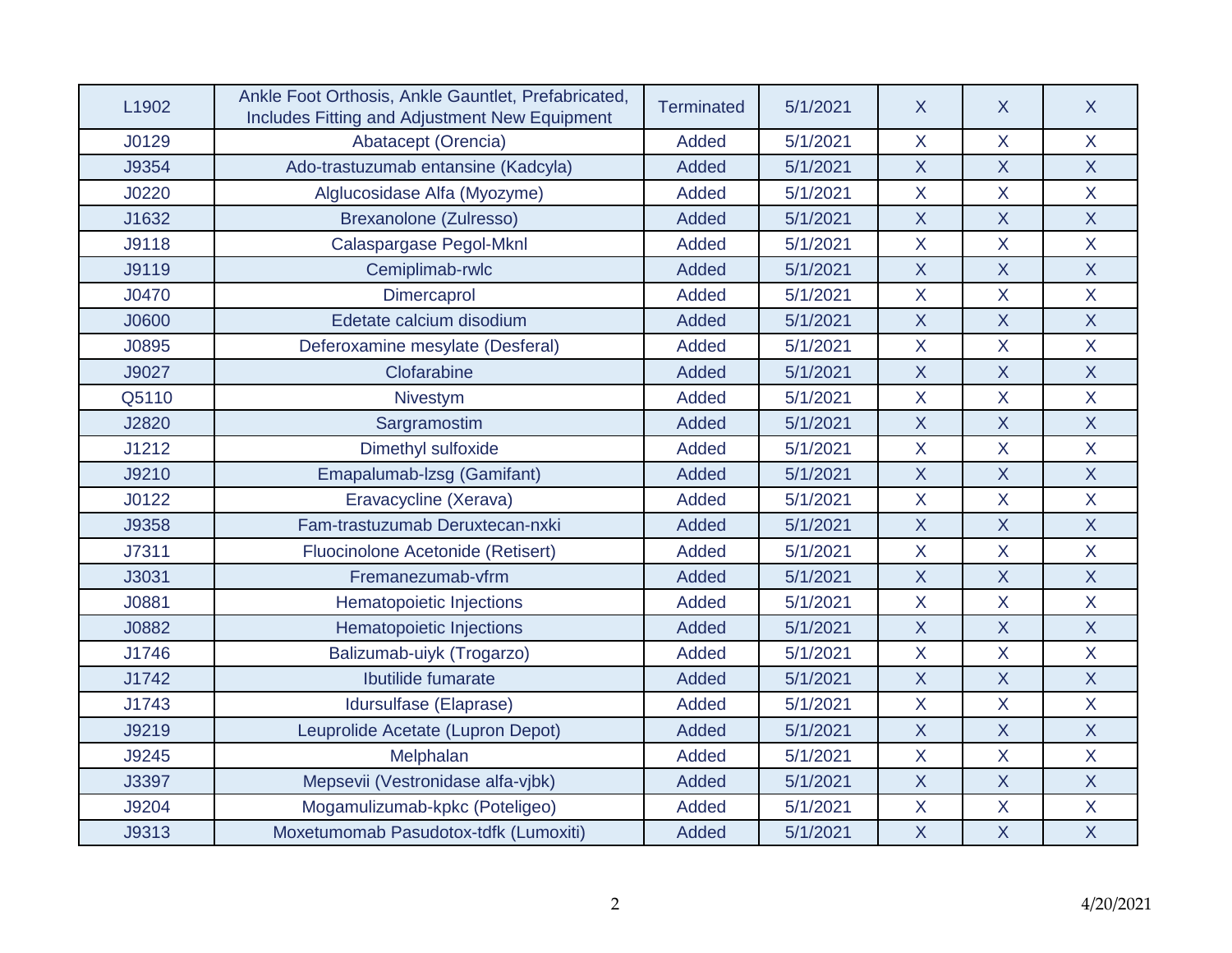| J1640 | Panhematin                                                                                                                                                                                  | Added             | 5/1/2021 | $\mathsf{X}$            | $\mathsf{X}$   | X                       |
|-------|---------------------------------------------------------------------------------------------------------------------------------------------------------------------------------------------|-------------------|----------|-------------------------|----------------|-------------------------|
| J0222 | Patisiran (Onpattro)                                                                                                                                                                        | <b>Added</b>      | 5/1/2021 | $\overline{\mathsf{X}}$ | $\overline{X}$ | $\overline{X}$          |
| J0291 | Plazomicin                                                                                                                                                                                  | <b>Added</b>      | 5/1/2021 | X                       | X              | $\mathsf{X}$            |
| J9600 | Porfimer (Photofrin)                                                                                                                                                                        | <b>Added</b>      | 5/1/2021 | $\overline{X}$          | $\overline{X}$ | $\mathsf{X}$            |
| J9269 | Tagraxofusp-erzs (Elzonris)                                                                                                                                                                 | <b>Added</b>      | 5/1/2021 | $\mathsf{X}$            | X              | $\mathsf{X}$            |
| J3240 | Thyrotropin alpha for injection (Thyrogen)                                                                                                                                                  | <b>Added</b>      | 5/1/2021 | $\overline{X}$          | $\overline{X}$ | $\overline{X}$          |
| J3245 | Tildrakizumab (Ilumya)                                                                                                                                                                      | <b>Added</b>      | 5/1/2021 | $\mathsf{X}$            | $\overline{X}$ | $\mathsf{X}$            |
| J9355 | Trastuzumab                                                                                                                                                                                 | <b>Added</b>      | 5/1/2021 | $\mathsf{X}$            | $\overline{X}$ | $\mathsf X$             |
| J3304 | <b>Triamcinolone Acetonide</b>                                                                                                                                                              | Added             | 5/1/2021 | $\mathsf{X}$            | $\overline{X}$ | $\overline{\mathsf{X}}$ |
| J9357 | Valrubicin sterile solution for intravesical instillation<br>(Valstar)                                                                                                                      | <b>Added</b>      | 5/1/2021 | $\mathsf{X}$            | $\mathsf{X}$   | $\mathsf{X}$            |
| L3332 | Lift, Elevation, Inside Shoe, Tapered, Up to One-Half<br>Inch                                                                                                                               | <b>Terminated</b> | 5/1/2021 | X                       | X              | $\mathsf{X}$            |
| 81220 | PR CFTR Gene Analysis Common Variants81                                                                                                                                                     | <b>Added</b>      | 5/1/2021 | $\overline{X}$          | $\overline{X}$ | $\mathsf{X}$            |
| 81329 | CHG Smn 1 Gene Analysis Dosage/Delet Alys<br><b>W/SMN2 Alys</b>                                                                                                                             | Added             | 5/1/2021 | $\mathsf{X}$            | X              | $\mathsf{X}$            |
| 81361 | <b>CHG HBB Common Variants</b>                                                                                                                                                              | <b>Added</b>      | 5/1/2021 | $\sf X$                 | $\mathsf{X}$   | $\mathsf{X}$            |
| 81250 | PR G6PC Analysis Common Variants                                                                                                                                                            | Added             | 5/1/2021 | $\mathsf{X}$            | $\overline{X}$ | $\mathsf{X}$            |
| 81251 | PR GBA Glucosidase/Beta/Acid Anal Common Variants                                                                                                                                           | <b>Added</b>      | 5/1/2021 | $\mathsf{X}$            | $\mathsf{X}$   | $\mathsf{X}$            |
| 81255 | PR Hexa Gene Analysis Common Variants                                                                                                                                                       | Added             | 5/1/2021 | $\mathsf{X}$            | $\mathsf{X}$   | $\mathsf{X}$            |
| 81257 | CHG HBA1/HBA2 Gene Analysis Common<br>Deletions/Variant                                                                                                                                     | Added             | 5/1/2021 | $\mathsf{X}$            | $\mathsf{X}$   | $\mathsf{X}$            |
| 81243 | PR FMR1 Analysis Eval to Detect Abnormal Alleles                                                                                                                                            | <b>Added</b>      | 5/1/2021 | $\mathsf{X}$            | X              | $\mathsf{X}$            |
| 81408 | <b>Tier 2 Molecular Pathology Procedures</b>                                                                                                                                                | Added             | 5/1/2021 | $\mathsf{X}$            | $\mathsf{X}$   | $\mathsf{X}$            |
| 64455 | Injection(s) Anesthetic Agent and/or Steriod, Plantar<br>Common Digital Nerve(s) (EG, Morton's Neuroma)                                                                                     | <b>Terminated</b> | 5/1/2021 | $\mathsf{X}$            | X              | $\mathsf{X}$            |
| 64479 | Injection, Anesthetic Agent/or Steriod, Transforaminal<br>Epidural; Cerival or Thoracic, Single Level                                                                                       | <b>Terminated</b> | 5/1/2021 | $\mathsf{X}$            | $\mathsf{X}$   | $\mathsf{X}$            |
| 64480 | Injection, Anesthetic Agent and/or Steriod,<br>Transforaminal Epidural; Cervical or Thoracic, Each<br>Additional LevI (List Separately in Addition to Code for<br><b>Primary Procedure)</b> | Terminated        | 5/1/2021 | $\mathsf{X}$            | $\pmb{\times}$ | $\pmb{\mathsf{X}}$      |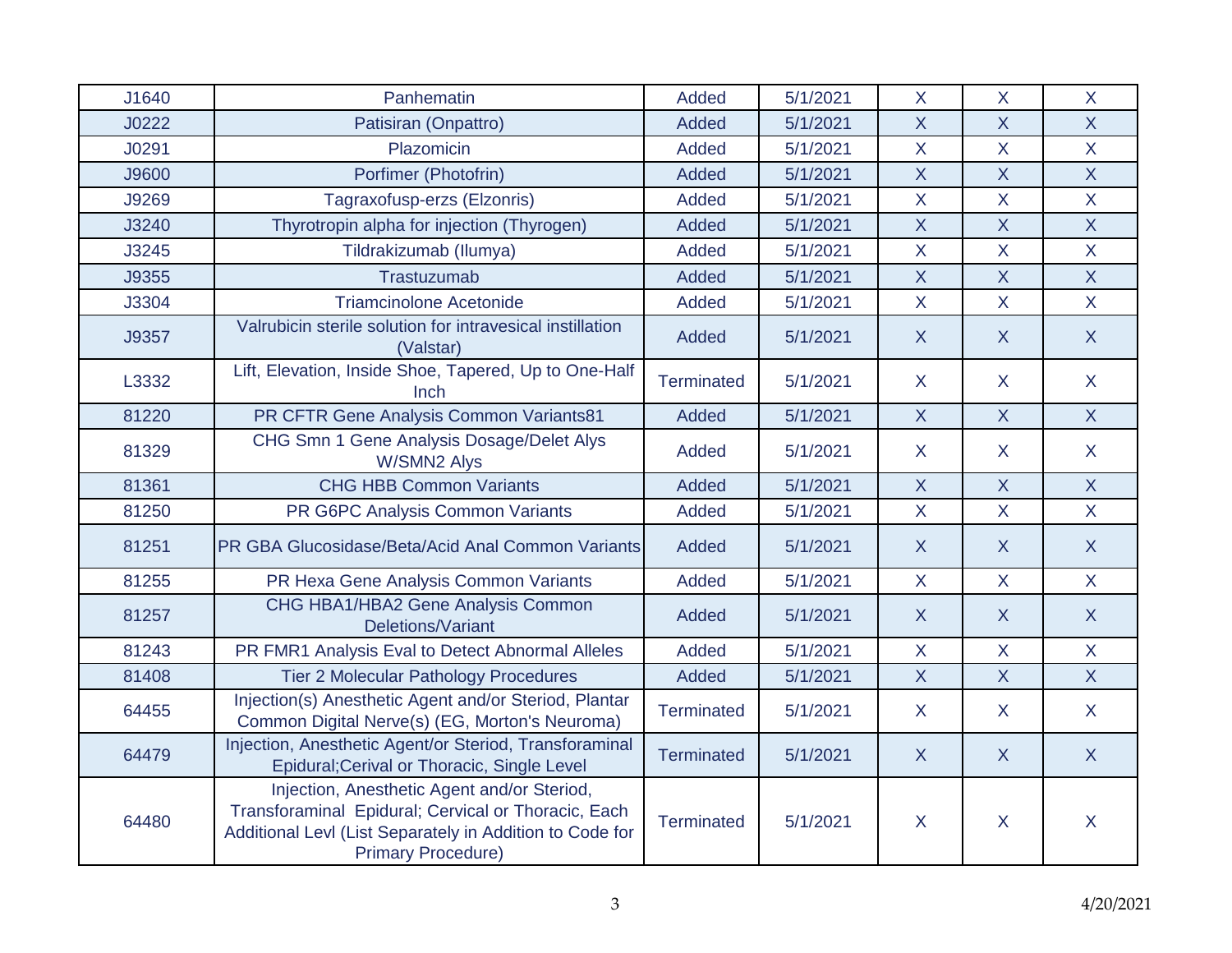| 64483 | Injection, Anesthetic Agent and/or Steriod,<br>Transforaminal Epidural; Lumbar or Sacral, Single<br>Level                                                                                                            | <b>Terminated</b> | 5/1/2021 | $\mathsf{X}$   | $\sf X$        | $\sf X$                 |
|-------|----------------------------------------------------------------------------------------------------------------------------------------------------------------------------------------------------------------------|-------------------|----------|----------------|----------------|-------------------------|
| 64484 | Injection, Anesthetic Agent/or Steriod, Transforaminal<br>Epidural; Lumbar or Sacral, Each Additional Level (List<br>Separately in Addition to Code for Primary Procedure)                                           | <b>Terminated</b> | 5/1/2021 | $\sf X$        | X              | $\mathsf{X}$            |
| 64595 | Revision or Removal of Peripheral or Gastric<br>neurostimulator Pulse Geneator or Receiver                                                                                                                           | <b>Terminated</b> | 5/1/2021 | $\mathsf{X}$   | $\mathsf{X}$   | $\mathsf{X}$            |
| 64650 | <b>Chemodenervation of Eccrine Glands; Both Axillae</b>                                                                                                                                                              | <b>Terminated</b> | 5/1/2021 | $\sf X$        | $\mathsf{X}$   | $\mathsf{X}$            |
| 64653 | Chemodenervation of Eccrine Glands Other Areas(s)<br>(EG, Scalp, Face, Neck) Per Day                                                                                                                                 | <b>Terminated</b> | 5/1/2021 | $\sf X$        | $\mathsf{X}$   | $\mathsf{X}$            |
| 64999 | Unlisted Procedure, Nervous System                                                                                                                                                                                   | <b>Terminated</b> | 5/1/2021 | $\overline{X}$ | $\mathsf{X}$   | $\mathsf{X}$            |
| 65771 | <b>Radial Keratotomy</b>                                                                                                                                                                                             | <b>Terminated</b> | 5/1/2021 | $\mathsf{X}$   | $\overline{X}$ | $\mathsf{X}$            |
| 67599 | <b>Unlisted Procedure, Orbit</b>                                                                                                                                                                                     | Terminated        | 5/1/2021 | $\mathsf{X}$   | $\mathsf{X}$   | $\mathsf{X}$            |
| 67903 | Repair of Blepharoptosis; (Tarso)Levator Resection or<br>Advancement, Internal Approach                                                                                                                              | <b>Terminated</b> | 5/1/2021 | $\sf X$        | $\mathsf{X}$   | $\mathsf{X}$            |
| 67909 | <b>Reduction of Overcorrection of Ptosis</b>                                                                                                                                                                         | Terminated        | 5/1/2021 | $\mathsf{X}$   | $\mathsf{X}$   | $\mathsf{X}$            |
| 67961 | Excision and Repair of Eyelid, Involving Lid Margin,<br>Tarsus, Conjunctiva, Canthus, or Full Thickness, May<br>Include Preparation for Skin Graft or Pedicle Flap with<br>Adjacent Tissue Transfer or Rearrangement | <b>Terminated</b> | 5/1/2021 | $\mathsf{X}$   | $\mathsf{X}$   | $\overline{\mathsf{X}}$ |
| 68899 | Unlisted Procedure, Lacrimal System                                                                                                                                                                                  | <b>Terminated</b> | 5/1/2021 | $\mathsf{X}$   | $\mathsf{X}$   | $\mathsf{X}$            |
| 65772 | Corneal Relaxing Incision for Correction of Surgically<br><b>Induced Astigmatism</b>                                                                                                                                 | <b>Terminated</b> | 5/1/2021 | $\mathsf{X}$   | X              | $\overline{X}$          |
| 65775 | Corneal Wedge Resection for Correction of Surgically<br><b>Induced Astigmatism</b>                                                                                                                                   | <b>Terminated</b> | 5/1/2021 | $\sf X$        | $\mathsf{X}$   | $\mathsf{X}$            |
| 66999 | Unlisted Procedure, Anterior Segment of Eye                                                                                                                                                                          | <b>Terminated</b> | 5/1/2021 | $\mathsf{X}$   | $\mathsf{X}$   | $\mathsf{X}$            |
| 67299 | <b>Unlisted Procedure, Posterior Segment</b>                                                                                                                                                                         | <b>Terminated</b> | 5/1/2021 | $\sf X$        | X              | $\mathsf{X}$            |
| 67399 | Unlisted Procedure, Ocular Muscle                                                                                                                                                                                    | <b>Terminated</b> | 5/1/2021 | $\mathsf{X}$   | $\overline{X}$ | $\overline{X}$          |
| 67906 | Repair of Blepharoptosis; Superior Rectus Technique<br>with Fascial Sling (Includes Obtaining Fasica) Left Side                                                                                                      | <b>Terminated</b> | 5/1/2021 | $\sf X$        | X              | $\mathsf{X}$            |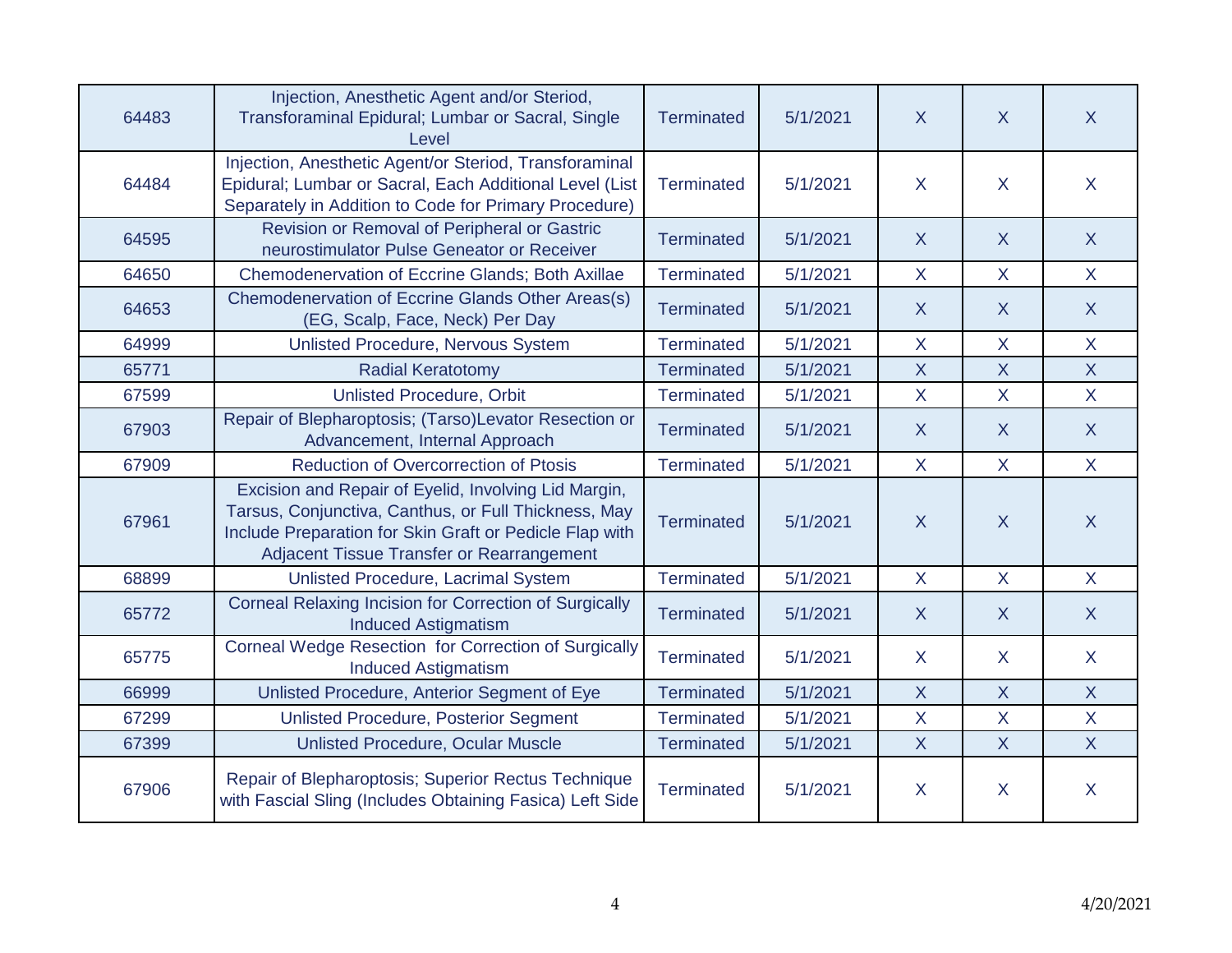| 67908 | Repair of Blepharoptosis; Conjunctivo-Tarso-Mullers<br>Muscle-Levator Resection (eg, Fasanella-Servat Type)                  | <b>Terminated</b> | 5/1/2021 | $\mathsf{X}$     | X              | X              |
|-------|------------------------------------------------------------------------------------------------------------------------------|-------------------|----------|------------------|----------------|----------------|
| 67911 | Correction of Lid Retraction Staged or Related<br>Procedure or Service by the Same Physician                                 | <b>Terminated</b> | 5/1/2021 | $\sf X$          | $\mathsf{X}$   | $\mathsf{X}$   |
| 67912 | Correction of Lagophthalmos, with Implantation of<br>Upper Eyelid Lid Load (EG, Gold Weight); Bilateral<br><b>Procedures</b> | <b>Terminated</b> | 5/1/2021 | $\boldsymbol{X}$ | $\mathsf{X}$   | $\mathsf{X}$   |
| 67950 | Canthoplasty (Reconstruction of Canthus)                                                                                     | <b>Terminated</b> | 5/1/2021 | $\mathsf{X}$     | $\mathsf{X}$   | $\mathsf{X}$   |
| 67999 | <b>Unlisted Procedure, eyelids</b>                                                                                           | <b>Terminated</b> | 5/1/2021 | $\sf X$          | $\overline{X}$ | $\overline{X}$ |
| 68399 | Unlisted Procedure, Conjunctiva                                                                                              | <b>Terminated</b> | 5/1/2021 | $\mathsf{X}$     | X              | $\mathsf{X}$   |
| 69300 | Otoplasty, Protruding Ear, With or Without Size<br><b>Reduction Left Side</b>                                                | <b>Terminated</b> | 5/1/2021 | $\sf X$          | $\mathsf{X}$   | $\mathsf{X}$   |
| 69399 | Unlisted Procedure, External Ear Ambularoty Surgical<br>Center                                                               | <b>Terminated</b> | 5/1/2021 | $\sf X$          | X              | $\mathsf{X}$   |
| 69799 | Unlisted Procedure, Middle Ear                                                                                               | <b>Terminated</b> | 5/1/2021 | $\mathsf{X}$     | X              | $\mathsf{X}$   |
| 69949 | Unlisted Procedure, Inner Ear                                                                                                | <b>Terminated</b> | 5/1/2021 | $\mathsf{X}$     | $\overline{X}$ | $\mathsf{X}$   |
| 69979 | Unlisted Procedure, Temporal Bone, Middle Fossa<br>Approach                                                                  | <b>Terminated</b> | 5/1/2021 | $\mathsf{X}$     | $\mathsf{X}$   | $\mathsf{X}$   |
| 76496 | Unlisted Fluoroscopic Procedure (eg, Diagnostic,<br>Interventional)                                                          | <b>Terminated</b> | 5/1/2021 | $\sf X$          | X              | $\mathsf{X}$   |
| 76497 | Unlisted Computed Tomography Procedure (eg,<br>Diagnostic, Interventional)                                                   | <b>Terminated</b> | 5/1/2021 | $\sf X$          | X              | $\mathsf{X}$   |
| 76498 | Unlisted Magnetic Resonance Procedure (eg,<br>Diagnostic, Interventional)                                                    | <b>Terminated</b> | 5/1/2021 | $\mathsf{X}$     | X              | $\mathsf{X}$   |
| 76499 | Unlisted Diagnostic Radiologic Procedure                                                                                     | <b>Terminated</b> | 5/1/2021 | $\mathsf{X}$     | $\mathsf{X}$   | $\mathsf{X}$   |
| 76999 | Unlisted Ultrasound Procedure (eg, Diagnostic,<br>Interentional)                                                             | <b>Terminated</b> | 5/1/2021 | $\sf X$          | $\mathsf{X}$   | $\sf X$        |
| 77299 | Unlisted Procedure, Therapeutic Radiology clnicial<br><b>Treatment Planning</b>                                              | <b>Terminated</b> | 5/1/2021 | $\sf X$          | X              | $\mathsf{X}$   |
| 77399 | Unlisted Procedure, Medical Radiation Physics,<br>Dosimetry and Treatment Devices and Special<br><b>Services</b>             | Terminated        | 5/1/2021 | $\boldsymbol{X}$ | X              | $\mathsf{X}$   |
| 77799 | Unlisted Procedure, Clinical Brachytherapy                                                                                   | <b>Terminated</b> | 5/1/2021 | $\mathsf{X}$     | $\mathsf{X}$   | $\mathsf{X}$   |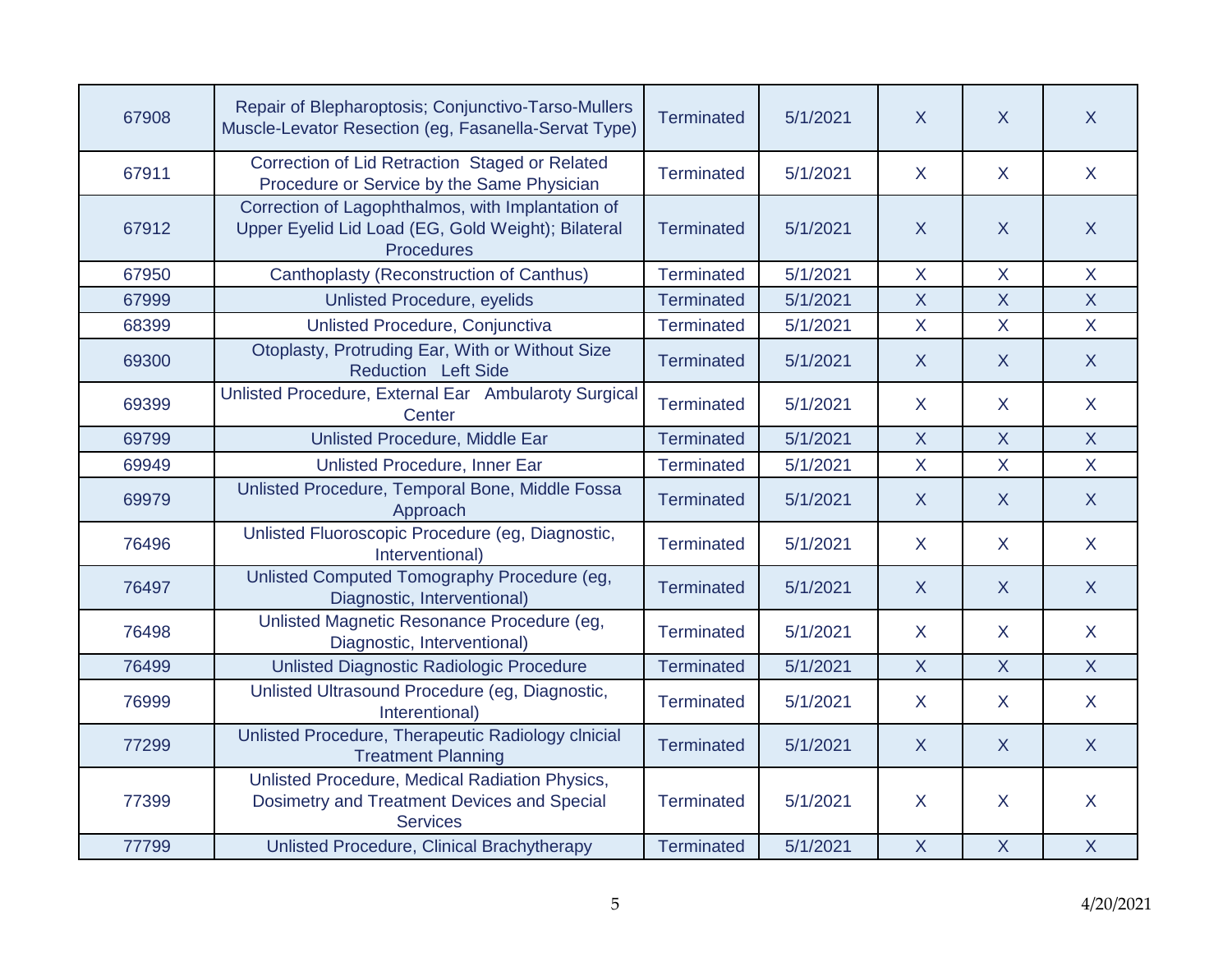| 78099 | Unlisted Endoctrine Procedure, Diagnostic Nuclear<br><b>Medicine</b>                                                                                   | <b>Terminated</b> | 5/1/2021 | $\sf X$                 | X.             | $\sf X$        |
|-------|--------------------------------------------------------------------------------------------------------------------------------------------------------|-------------------|----------|-------------------------|----------------|----------------|
| 78199 | Unlisted Hematopoietic, Reticuloendothelial and<br>Lymphatic Procedure, Diagnostic Nuclear Medicine                                                    | <b>Terminated</b> | 5/1/2021 | X                       | $\mathsf{X}$   | $\mathsf{X}$   |
| 78299 | Unlisted Gastrointestinal Procedure, Piagnositc Nuclear<br><b>Medicine</b>                                                                             | Terminated        | 5/1/2021 | $\sf X$                 | X.             | $\mathsf{X}$   |
| 78399 | Unlisted Musculoskeletal Procedure, Diagnostic<br><b>Nuclear Medicine</b>                                                                              | <b>Terminated</b> | 5/1/2021 | X                       | X              | $\mathsf{X}$   |
| 78494 | Cardiac Blood Pool Imaging, Gated Equilibrium, Spect,<br>at Rest, Wall Motion Study plus Ejection Fraction, With<br>or Without Quantitative Processing | <b>Terminated</b> | 5/1/2021 | $\sf X$                 | $\mathsf{X}$   | $\mathsf{X}$   |
| 78499 | Unlisted Cardiovascular Procedure, Diagnostic, Nuclear<br><b>Medicine</b>                                                                              | <b>Terminated</b> | 5/1/2021 | $\mathsf{X}$            | $\mathsf{X}$   | $\mathsf{X}$   |
| 78599 | Unlisted Respiratory Procedure, Diagnostic Nuclear<br>Medicine                                                                                         | <b>Terminated</b> | 5/1/2021 | $\sf X$                 | $\mathsf{X}$   | $\mathsf{X}$   |
| 78699 | Unlisted Nervous System Procedure, Diagnostic<br><b>Nuclear Medicine</b>                                                                               | <b>Terminated</b> | 5/1/2021 | $\sf X$                 | X              | $\mathsf{X}$   |
| 78799 | Unlisted Genitourinary Procedure, Diagnostic Nuclear<br><b>Medicine</b>                                                                                | <b>Terminated</b> | 5/1/2021 | $\mathsf{X}$            | X.             | $\sf X$        |
| 78803 | Radiopharmaceutical Localization of Tumor;<br>Tomographic (SPEC)                                                                                       | <b>Terminated</b> | 5/1/2021 | $\sf X$                 | X              | $\mathsf{X}$   |
| 78999 | Unlisted Miscellaneous Procedure, Diagnostic Nuclear<br><b>Medicine</b>                                                                                | <b>Terminated</b> | 5/1/2021 | $\sf X$                 | $\mathsf{X}$   | $\mathsf{X}$   |
| 79999 | Unlisted Radiopharmaceutical Therapeutic Procedure                                                                                                     | <b>Terminated</b> | 5/1/2021 | $\mathsf{X}$            | $\mathsf{X}$   | $\mathsf{X}$   |
| 81099 | <b>Unlisted Urinalysis Procedure</b>                                                                                                                   | <b>Terminated</b> | 5/1/2021 | $\overline{\mathsf{X}}$ | $\overline{X}$ | $\overline{X}$ |
| J7042 | 5% Dextrose/Normal Saline 500 ML = 1 unit                                                                                                              | <b>Terminated</b> | 5/1/2021 | $\mathsf{X}$            | $\mathsf{X}$   | $\mathsf{X}$   |
| J7050 | Infustion, Normal Saline Solution, 250 CC Home to<br>Hospital                                                                                          | <b>Terminated</b> | 5/1/2021 | X                       | X              | $\mathsf{X}$   |
| 15775 | Punch Graft for Hair Transplant; 1 to 15 Punch Grafts                                                                                                  | <b>Terminated</b> | 5/1/2021 | $\mathsf{X}$            | $\mathsf{X}$   | $\mathsf{X}$   |
| 15776 | Punch Graft for Hair Transplant; More than 15 Punch<br><b>Grafts</b>                                                                                   | <b>Terminated</b> | 5/1/2021 | X                       | X.             | $\mathsf{X}$   |
| 15832 | Excision, Excessive Skin and Subcutaneous Tissue<br>(Including Lipectomy); Thigh                                                                       | <b>Terminated</b> | 5/1/2021 | X                       | X              | $\mathsf{X}$   |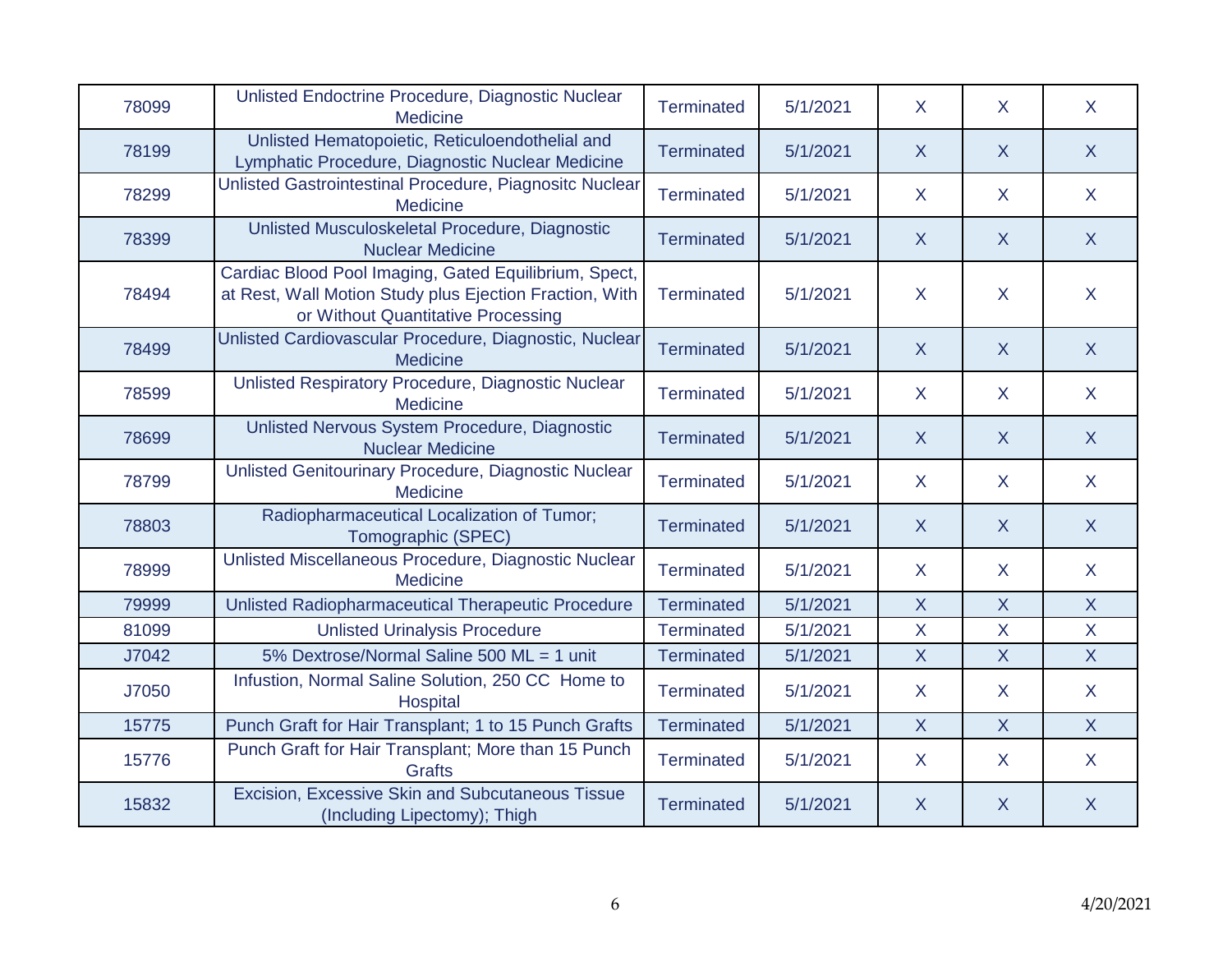| 15833 | Excision, Excessive Skin and Subcutaneous Tissue<br>(Including Lipectomy); Leg                                                                                                                                   | <b>Terminated</b> | 5/1/2021 | $\sf X$        | X                       | X                       |
|-------|------------------------------------------------------------------------------------------------------------------------------------------------------------------------------------------------------------------|-------------------|----------|----------------|-------------------------|-------------------------|
| 15834 | Excision, Excessive Skin and Subcutaneous Tissue<br>(Including Lipectomy); Hip                                                                                                                                   | <b>Terminated</b> | 5/1/2021 | $\overline{X}$ | $\overline{X}$          | $\mathsf{X}$            |
| 15835 | Excision, Excessive Skin and subcutaneous Tissue<br>(Including Lipectomy); Buttock                                                                                                                               | <b>Terminated</b> | 5/1/2021 | $\sf X$        | X                       | $\sf X$                 |
| 15836 | Excision, Exessive Skin and Subcutaneous Tissue<br>(Including Lipectomy); Arm                                                                                                                                    | <b>Terminated</b> | 5/1/2021 | $\mathsf{X}$   | $\mathsf{X}$            | $\mathsf{X}$            |
| 15837 | Excision, Excessive Skin and Subcutaneous Tissue<br>(Including Lipectomy); Forearm or Hand                                                                                                                       | <b>Terminated</b> | 5/1/2021 | $\mathsf{X}$   | $\sf X$                 | $\sf X$                 |
| 15838 | Exision, Excessive Skin and Subcutaneous Tissue<br>(Including Lipectomy); Submental Fat Pad                                                                                                                      | <b>Terminated</b> | 5/1/2021 | $\mathsf{X}$   | $\sf X$                 | $\mathsf{X}$            |
| 15839 | Excision, Excessive Skin and Subcutaneous Tissue<br>(Including Lipectomy); Other Area                                                                                                                            | <b>Terminated</b> | 5/1/2021 | $\mathsf{X}$   | X                       | $\sf X$                 |
| 15847 | Excision, Exessive Skin and Subcutaneous Tissue<br>(Includes Lipectomy), Abdomen (eg, Abdominoplasty)<br>(Includes Umbilical Tansposition and Fascial Plication)<br>(List Separately in Addition to Code for PR) | <b>Terminated</b> | 5/1/2021 | $\mathsf{X}$   | $\overline{X}$          | $\sf X$                 |
| 15876 | Suction Assisted Lipectomy; Head and Neck                                                                                                                                                                        | <b>Terminated</b> | 5/1/2021 | $\sf X$        | X                       | $\mathsf{X}$            |
| 17380 | Electrolysis Epilation, Each 30 Minutes                                                                                                                                                                          | <b>Terminated</b> | 5/1/2021 | $\overline{X}$ | $\overline{\mathsf{X}}$ | $\overline{\mathsf{X}}$ |
| 21248 | Reconstruction of Mandible or Maxilla, Endosteal<br>Implant (eg, Blade, Cylinder), Partial                                                                                                                       | <b>Terminated</b> | 5/1/2021 | $\sf X$        | X                       | X                       |
| 21249 | Reconstruction of Mandible or Maxilla, Endosteal<br>Implant (eg, Blade, Cylinder); Complete                                                                                                                      | <b>Terminated</b> | 5/1/2021 | $\mathsf{X}$   | $\sf X$                 | $\mathsf{X}$            |
| 28890 | Extracorporeal Shock Wave, High Energy, performed<br>by a Physician, Requiring Anesthesia Other Than<br>Local, Including Ultrasound Guidance, Involving the<br><b>Plantar Fascia</b>                             | <b>Terminated</b> | 5/1/2021 | $\sf X$        | X                       | X                       |
| 32850 | Donor Pneumonectomy(s) (Including Cold<br>Preservation), From Cadaver Donor                                                                                                                                      | <b>Terminated</b> | 5/1/2021 | $\mathsf{X}$   | $\mathsf{X}$            | $\mathsf{X}$            |
| 33930 | Donor Cardiectomy-Pneumonectomy, With Preparation<br>and Maintenance of Allograft                                                                                                                                | <b>Terminated</b> | 5/1/2021 | $\sf X$        | X                       | X                       |
| 33940 | Donor Cardiectomy, With Preparation and Maintenance<br>of Allograft                                                                                                                                              | <b>Terminated</b> | 5/1/2021 | $\mathsf{X}$   | $\sf X$                 | $\mathsf{X}$            |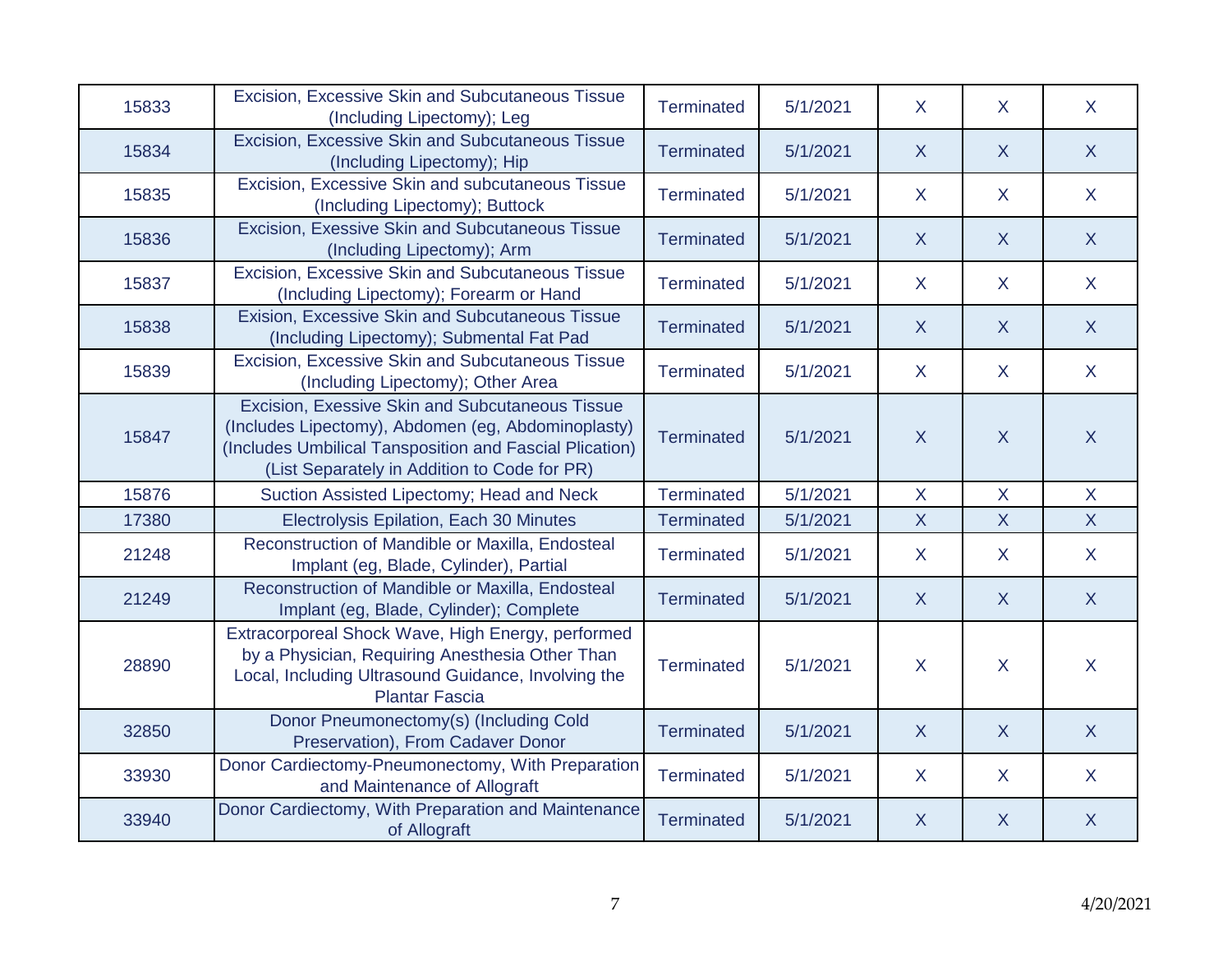| 36468 | Single or Multiple Injections of Sclerosing Solutions,<br>Spider Veins (Telangiectasia); Limb or Trunk                                       | Terminated        | 5/1/2021 | $\sf X$      | X.             | $\sf X$      |
|-------|----------------------------------------------------------------------------------------------------------------------------------------------|-------------------|----------|--------------|----------------|--------------|
| 38204 | Management of Recipent Hematopoietic Progenitor<br><b>Cell Donor Search and Cell Acquistion</b>                                              | <b>Terminated</b> | 5/1/2021 | $\mathsf{X}$ | $\mathsf{X}$   | $\mathsf{X}$ |
| 38205 | Allogenic Blood-Derived Hematopoietic Progenitor Cell<br>Harvesting for Transplantaion, Per Collection:;<br>Allogenic                        | Terminated        | 5/1/2021 | X            | X              | $\mathsf{X}$ |
| 38207 | <b>Transplant Preparationof Hematopoietic Progenitor</b><br>Cells; Cryopreservation and Storage                                              | <b>Terminated</b> | 5/1/2021 | $\sf X$      | $\mathsf{X}$   | X            |
| 38208 | <b>Transplant Preparation of Hematopoietic Progenitor</b><br>Cells; Thawing of Previously Frozen Harvest, Without<br>Washing                 | <b>Terminated</b> | 5/1/2021 | X            | $\mathsf{X}$   | $\mathsf{X}$ |
| 38209 | <b>Transplant Preparation of Hematopoietic Progenitor</b><br>Cells; Washing of Harvest                                                       | <b>Terminated</b> | 5/1/2021 | $\sf X$      | $\mathsf{X}$   | $\mathsf{X}$ |
| 38210 | <b>Transplant Prepartation of Hematopoietic Progenitor</b><br>Cells; Specific Cell Depletion within Harvest T-Cell<br><b>Depletion</b>       | Terminated        | 5/1/2021 | $\sf X$      | X              | $\mathsf{X}$ |
| 38211 | <b>Transplant Preparation of Hematopoietic Progenitor</b><br><b>Cells; Tumor Cell Depletion</b>                                              | <b>Terminated</b> | 5/1/2021 | $\sf X$      | X              | X            |
| 38212 | <b>Tranplant Preparation for Hematopoietic Progenitor</b><br>Cells; Red Blood Cell Removal                                                   | <b>Terminated</b> | 5/1/2021 | $\sf X$      | $\mathsf{X}$   | $\mathsf{X}$ |
| 38213 | <b>Transplant Preparation of Hematopoietic Progenitor</b><br><b>Cells; Platelet Depletion</b>                                                | <b>Terminated</b> | 5/1/2021 | $\mathsf{X}$ | $\mathsf{X}$   | $\mathsf{X}$ |
| 38214 | <b>Transplant Preparation of Hematopoietic Progenitor</b><br>Cells; Plasma (Volume) Depletion                                                | <b>Terminated</b> | 5/1/2021 | $\sf X$      | $\mathsf{X}$   | $\mathsf{X}$ |
| 38215 | <b>Transplant Preparation of Hematopoietic Progenitor</b><br>Cells; Cell Concentration in Plasma, Mononuclear, or<br><b>Buffy Coat Layer</b> | <b>Terminated</b> | 5/1/2021 | $\mathsf{X}$ | $\overline{X}$ | $\mathsf{X}$ |
| 95700 | PR EEG Cont Rec w/vido by tec min 8 channels                                                                                                 | <b>Revised</b>    | 5/1/2021 | $\mathsf{X}$ | X              | $\mathsf{X}$ |
| Q2034 | Influenza virus vaccine, split virus, for intramuscular<br>use (agriflu)                                                                     | <b>Terminated</b> | 5/1/2021 | $\mathsf{X}$ | $\mathsf{X}$   | $\mathsf{X}$ |
| Q2035 | Influenza virus vaccine, split virus, when administered<br>to individuals 3 years of age and older, for<br>intramuscular use (afluria)       | <b>Terminated</b> | 5/1/2021 | $\mathsf{X}$ | $\mathsf{X}$   | $\mathsf{X}$ |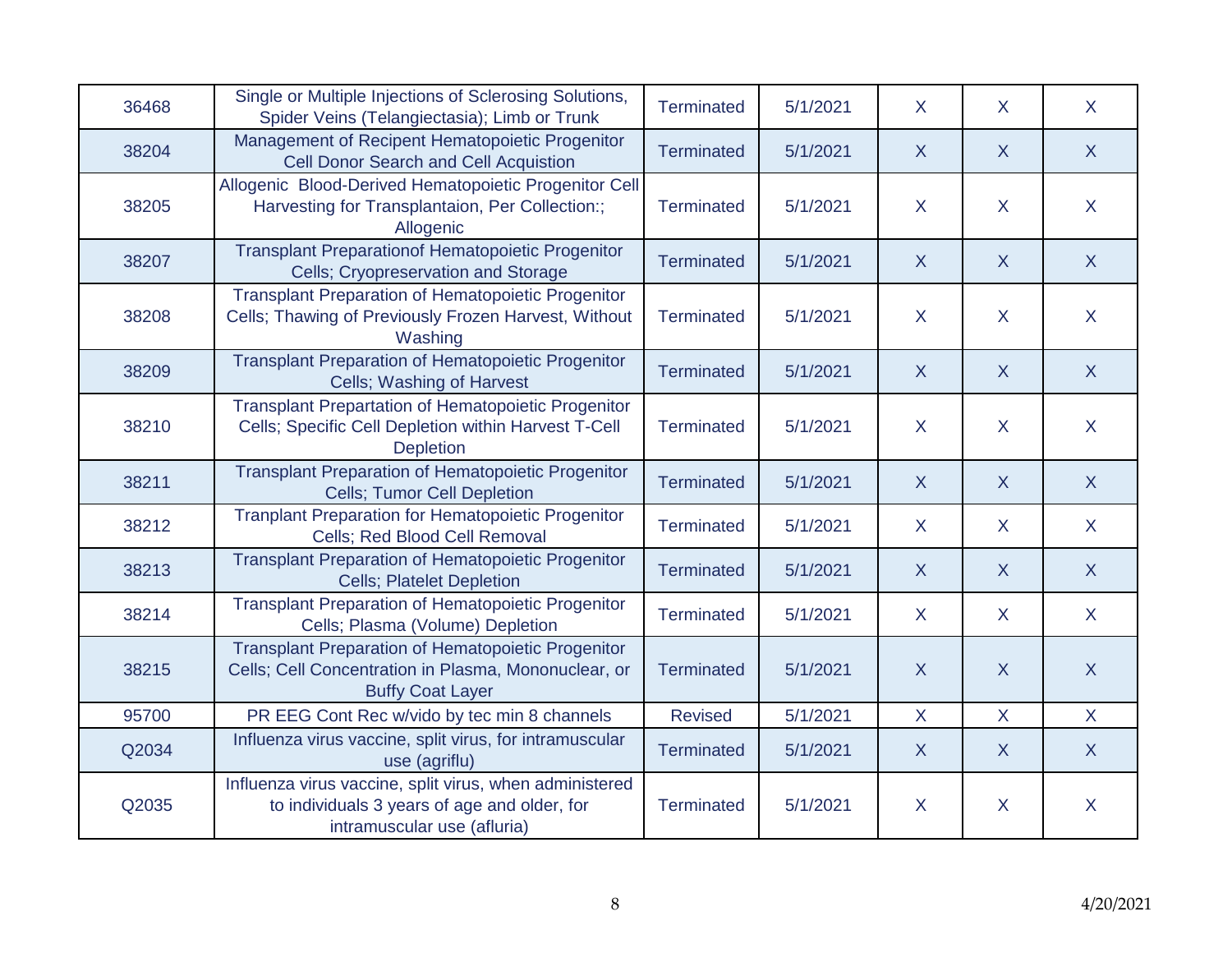| Q2036 | Influenza virus vaccine, split virus, when administered<br>to individuals 3 years of age and older, for<br>intramuscular use (flulaval) | <b>Terminated</b> | 5/1/2021 | $\sf X$      | X            | X              |
|-------|-----------------------------------------------------------------------------------------------------------------------------------------|-------------------|----------|--------------|--------------|----------------|
| Q2037 | Influenza virus vaccine, split virus, when administered<br>to individuals 3 years of age and older, for<br>intramuscular Use (fluvirin) | <b>Terminated</b> | 5/1/2021 | $\sf X$      | $\mathsf{X}$ | $\mathsf{X}$   |
| Q2038 | Influenza virus vaccine, split virus, when administered<br>to individuals 3 years of age and older, for<br>intramuscular use (fluzone)  | <b>Terminated</b> | 5/1/2021 | $\sf X$      | $\sf X$      | $\overline{X}$ |
| Q2039 | Influenza virus vaccine, not otherwise specified                                                                                        | <b>Terminated</b> | 5/1/2021 | $\mathsf{X}$ | $\mathsf{X}$ | $\mathsf{X}$   |
| Q4001 | Casting Supplies, Body Cast Adult, With or Without<br>Head, Plaster                                                                     | <b>Terminated</b> | 5/1/2021 | $\mathsf{X}$ | X            | $\mathsf{X}$   |
| Q4002 | Cast Supplies, Body Cast Adult, With or Without Head,<br>Fiberglass Unusal procedural Services                                          | <b>Terminated</b> | 5/1/2021 | $\mathsf{X}$ | $\mathsf{X}$ | $\mathsf{X}$   |
| Q4003 | Casting Supplies, Shoulder Cast, Adult (11 Years +),<br><b>Plaster</b>                                                                  | <b>Terminated</b> | 5/1/2021 | $\mathsf{X}$ | $\mathsf{X}$ | $\mathsf{X}$   |
| Q4004 | Casting Supplies, Shoulder Cast, Adult (11 Years +),<br><b>Fiberglass</b>                                                               | <b>Terminated</b> | 5/1/2021 | $\mathsf{X}$ | X            | $\mathsf{X}$   |
| Q4005 | Cast Supplies, Long Arm Cast, Adult (11 Years +),<br><b>Plaster</b> Unusal Procedural Services                                          | <b>Terminated</b> | 5/1/2021 | $\mathsf{X}$ | $\mathsf{X}$ | $\mathsf{X}$   |
| Q4006 | Cast Supplies, Long Arm Cast, Adult (11 Years +)<br><b>Fiberglass</b>                                                                   | <b>Terminated</b> | 5/1/2021 | $\mathsf{X}$ | $\mathsf{X}$ | $\mathsf{X}$   |
| Q4007 | Cast Supplies, Long Arm Cast, Pediatric (0-10 Years),<br><b>Plaster</b>                                                                 | <b>Terminated</b> | 5/1/2021 | $\mathsf{X}$ | $\mathsf{X}$ | $\mathsf{X}$   |
| Q4008 | Cast Supplies, Long Arm Cast, Pediatric (0-10 years),<br>Fiberglass                                                                     | <b>Terminated</b> | 5/1/2021 | $\sf X$      | $\mathsf{X}$ | $\mathsf{X}$   |
| Q4009 | Cast Supplies, Short Arm Cast, Adult (11 Years +),<br><b>Plaster</b>                                                                    | <b>Terminated</b> | 5/1/2021 | $\mathsf{X}$ | $\mathsf{X}$ | $\mathsf{X}$   |
| Q4010 | Cast Supplies, Short Arm Cast, Adult (11 Years+),<br><b>Fiberglass</b>                                                                  | <b>Terminated</b> | 5/1/2021 | $\mathsf{X}$ | $\mathsf{X}$ | $\mathsf{X}$   |
| Q4011 | Cast Supplies, Short Arm Cast, Pediatric (0-10 years),<br><b>Plaster</b>                                                                | <b>Terminated</b> | 5/1/2021 | $\mathsf{X}$ | $\mathsf{X}$ | $\mathsf{X}$   |
| Q4012 | Cast Supplies, Short Arm Cast, Pediatric (0-10 Years),<br>Fiberglass                                                                    | <b>Terminated</b> | 5/1/2021 | $\sf X$      | X.           | $\mathsf{X}$   |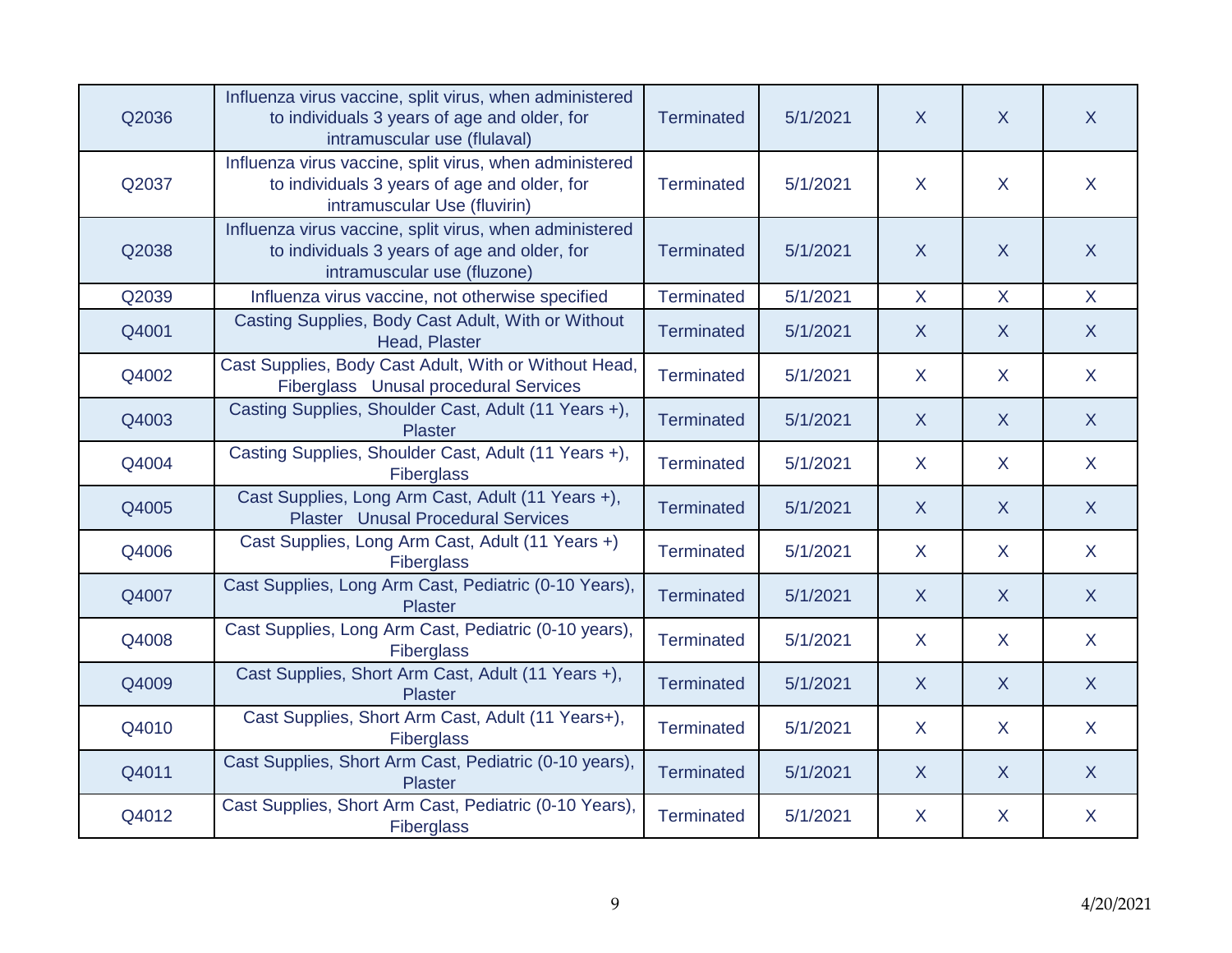| Q4013 | Cast Supplies, Gauntlet Cast (Includes Lower Forearm<br>and Hand), Adult 11 years +), Plaster                           | <b>Terminated</b> | 5/1/2021 | X            | X            | X            |
|-------|-------------------------------------------------------------------------------------------------------------------------|-------------------|----------|--------------|--------------|--------------|
| Q4014 | Cast Supplies, Gauntlet Cast (Includes Lower Forearm<br>and Hand), Adult (11 years +), Fiberglass                       | Terminated        | 5/1/2021 | X            | $\mathsf{X}$ | $\mathsf{X}$ |
| Q4015 | Cast Supplies, Gauntlet Cast (Includes Lower Forearm<br>and Hand), (0-10 Years), Plaster                                | <b>Terminated</b> | 5/1/2021 | $\mathsf{X}$ | $\mathsf{X}$ | $\mathsf{X}$ |
| Q4016 | Cast Supplies Cast Supplies, Gauntlet Cast (Includes<br>Lower Forearm and Hand), Pediatric (0-10 Years),<br>Firberglass | <b>Terminated</b> | 5/1/2021 | $\mathsf{X}$ | X.           | $\mathsf{X}$ |
| Q4017 | Cast Supplies, Long Arm Splint, Adult (11 Years +),<br><b>Plaster</b>                                                   | <b>Terminated</b> | 5/1/2021 | X            | X            | X            |
| Q4019 | Cast Supplies, Long Arm Splint, Pediatric (0-10<br>Years), Plaster                                                      | <b>Terminated</b> | 5/1/2021 | $\mathsf{X}$ | $\mathsf{X}$ | $\mathsf{X}$ |
| Q4020 | Cast Supplies, Long Arm Split, Pediatric (0-10 Years)<br>Fiberglass                                                     | <b>Terminated</b> | 5/1/2021 | $\mathsf{X}$ | $\mathsf{X}$ | $\mathsf{X}$ |
| Q4021 | CAST SUPPLIES, SHORT ARM SPLINT, ADULT (11<br>YEARS +), PLASTER                                                         | <b>Terminated</b> | 5/1/2021 | $\mathsf{X}$ | $\mathsf{X}$ | $\mathsf{X}$ |
| Q4022 | Cast Supplies, Short Arm Splint, Adult (11 years +)<br><b>Fiberglass</b>                                                | <b>Terminated</b> | 5/1/2021 | $\mathsf{X}$ | X            | X            |
| Q4023 | Cast Supplies, Short Arm Splint, Pediatric (0-10 years),<br><b>Plaster</b>                                              | <b>Terminated</b> | 5/1/2021 | $\mathsf{X}$ | $\mathsf{X}$ | $\mathsf{X}$ |
| Q4024 | Cast Supplies, Short Arm Splint, Pediatric (0-10 years),<br>Fiberglass                                                  | <b>Terminated</b> | 5/1/2021 | $\mathsf{X}$ | X            | $\mathsf{X}$ |
| Q4025 | Cast Supplies, Hip Spica (One or Both Legs), Adult (11<br>Years +), Plaster                                             | Terminated        | 5/1/2021 | $\mathsf{X}$ | $\mathsf{X}$ | $\mathsf{X}$ |
| Q4026 | Cast Supplies, Hip Spica (One or Both Legs), Adult (11<br>Years +), Fiberglass                                          | <b>Terminated</b> | 5/1/2021 | X            | X            | $\mathsf{X}$ |
| Q4027 | Cast Supplies, Hip Spica (One or Both Legs), Pediatric<br>(0-10 Years), Plaster                                         | Terminated        | 5/1/2021 | $\mathsf{X}$ | X.           | $\mathsf{X}$ |
| Q4028 | Cast Supplies, Hip Spica (One or Both Legs), Pediatric<br>(0-10 Years), Fiberglass                                      | <b>Terminated</b> | 5/1/2021 | $\sf X$      | $\mathsf{X}$ | X            |
| Q4029 | Cast Supplies, Long Leg Cast, Adult (11 years +),<br>Plaster                                                            | <b>Terminated</b> | 5/1/2021 | $\mathsf{X}$ | X.           | $\mathsf{X}$ |
| Q4030 | Cast Supplies, Long Leg Cast, Adult (11 Years +),<br>Fibergalss Left side                                               | <b>Terminated</b> | 5/1/2021 | $\mathsf{X}$ | X            | X            |